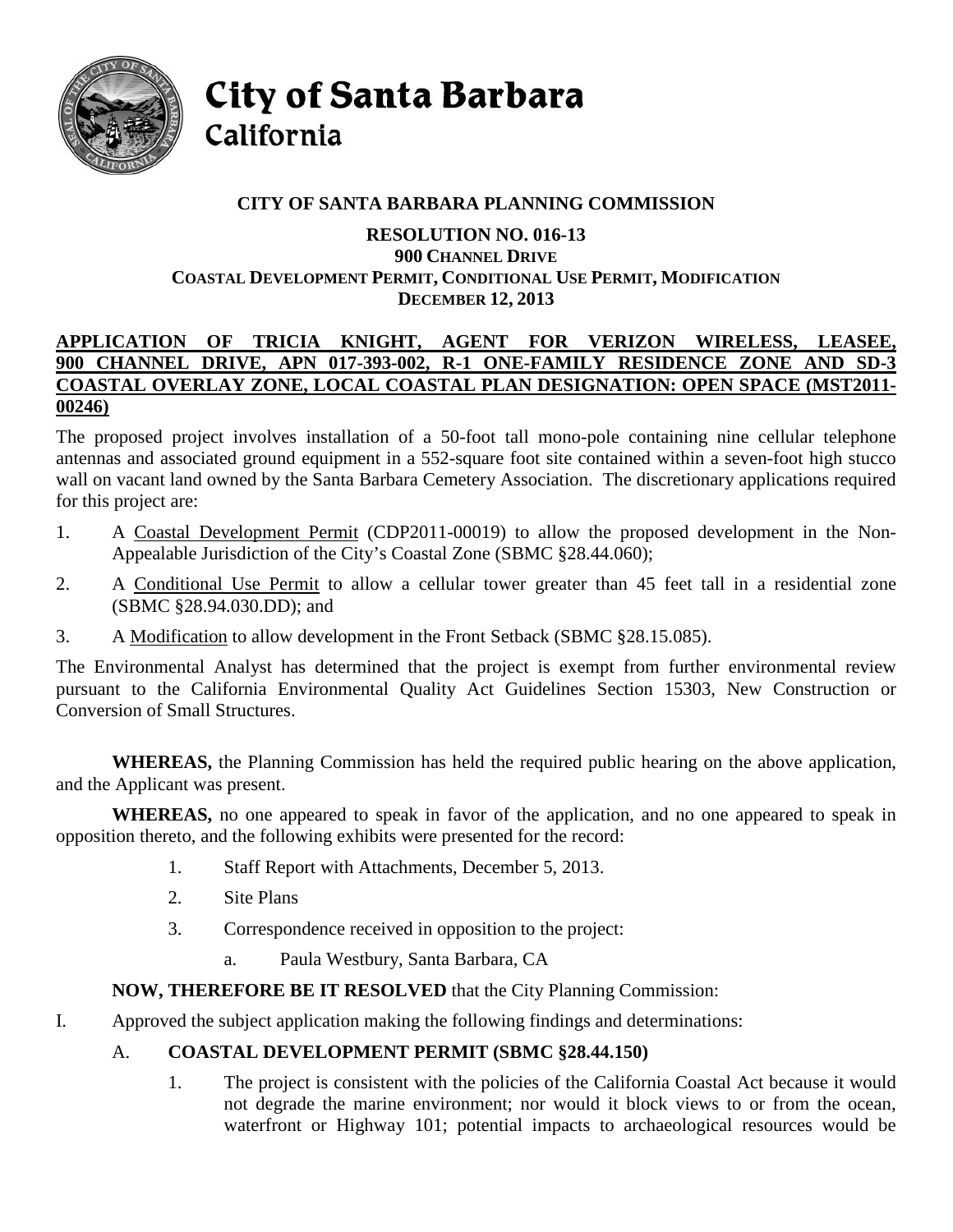addressed by having a monitor on-site during excavation; and the improved cellular service would not induce non-visitor serving growth, as described in Section VI. C of the Staff Report.

2. The project is consistent with all applicable policies of the City's Local Coastal Plan, all applicable implementing guidelines, and all applicable provisions of the Municipal Code. As discussed in Section VI.B. and C of the staff report, the cell tower and enclosure would not degrade coastal water resources, and is not visible from the beach or shoreline. It would not obstruct views of the ocean from Highway 101 and would be only partially and briefly visible from highway.

## B. **MODIFICATION OF THE FRONT SETBACK (SBMC§ 28.15.085)**

The Modification is consistent with the purposes and intent of the Zoning Ordinance and is necessary to secure an appropriate improvement on the lot. The purpose of doubling the setbacks for non-residential uses in residential areas is to maintain the residential character. As discussed in Section VI.A.1, in this case there are no residential uses in the immediate vicinity of the site. Given the location and characteristics of the site, the proposed cell tower is consistent with the purpose and intent of the Zoning Ordinance and R-1 Zone requirements.

# C. **CONDITIONAL USE PERMIT (SBMC §§ 28.94.020; 28.94.030.DD.2)**

*1. Any such use is deemed essential or desirable to the public convenience or welfare and is in harmony with the various elements or objectives of the Comprehensive General Plan.* 

The cell tower is essential and necessary to the public convenience for both residents and visitors to Santa Barbara, and, as discussed in Sections VI.B and C, is consistent with the policies of the Coastal Act, Santa Barbara Local Coastal Plan and the Santa Barbara General Plan. The proposed cell tower will not degrade the environment, the marine or fresh waters of the Coastal Zone, the historic landmark or archaeological resources, will not obstruct views to or from the beaches or the waterfront or from Highway 101 toward the coast, or induce inappropriate development in the Coastal Zone.

*2. Such uses will not be materially detrimental to the public peace, health, safety, comfort*  and general welfare and will not materially affect property values in the particular *neighborhood involved.*

As discussed in Section VI.A.2 above, the cell tower will not emit noise at the property line above the limit of 60 dB(A) CNEL as required by SBMC §9.16.025 for residential zones, or emit hazardous microwaves or radiation above levels (both current and future) established by the Federal Communications Commission.

As discussed in Section VI, because of the surrounding uses comprising the cemetery, railroad tracks and sanitation district, the small footprint of the cell tower and enclosure on a 2.4 acre parcel surrounded by mature bushes and trees, and the 20-foot setback behind the bushes and trees along Channel Drive, the proposed cell tower will not have a deleterious effect on the property values in the neighborhood.

*3. The total area of the site and the setbacks of all facilities from property and street lines are of sufficient magnitude in view of the character of the land and of the proposed development that significant detrimental impact on surrounding properties is avoided.*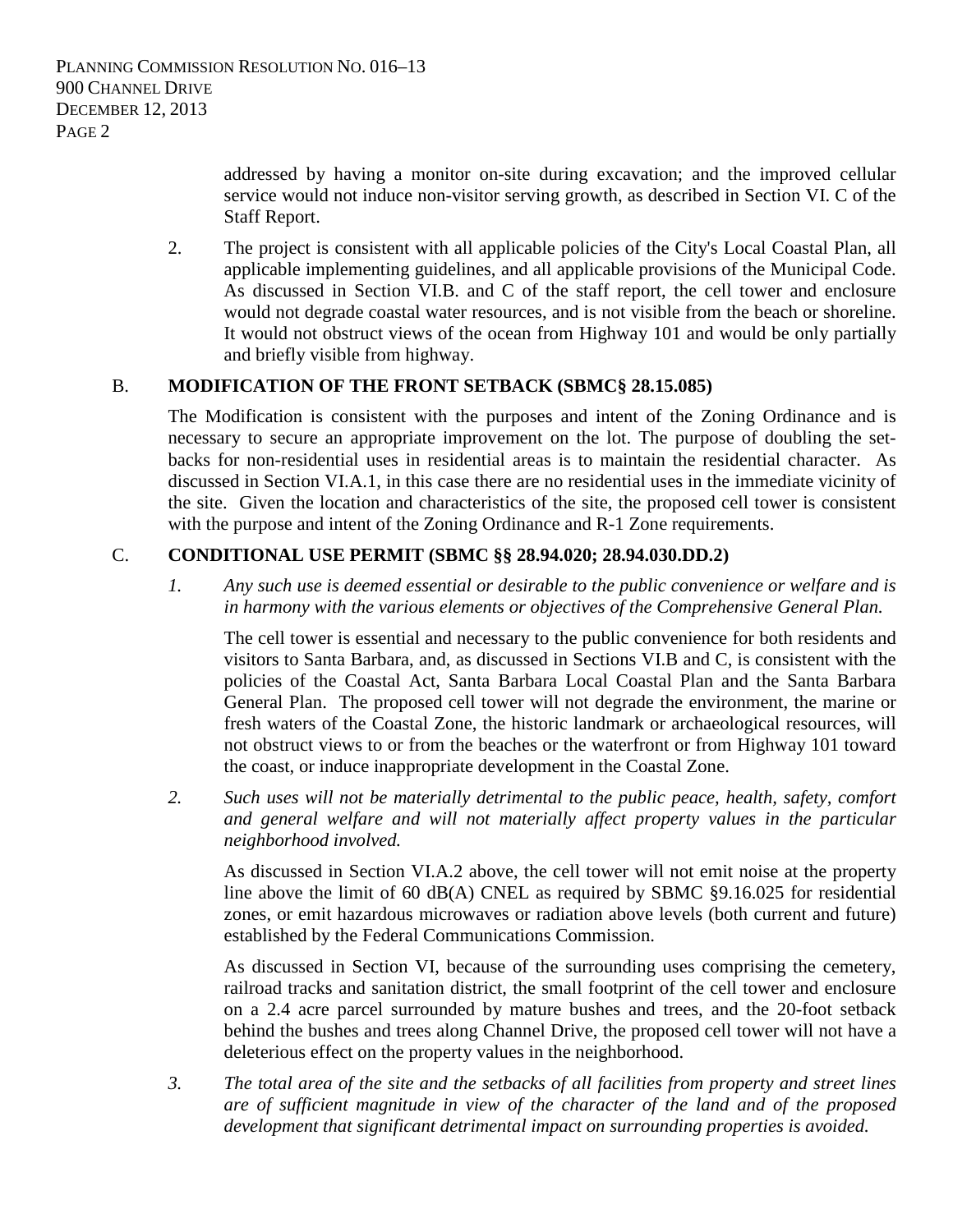As discussed in Section VI.A.1 above, the setback provided from Channel Drive is sufficient because of the generally non-residential character of the neighborhood and the existing mature trees and shrubs on the property.

*4. Adequate access and off-street parking including parking for guests is provided in a manner and amount so that the demands of the development for such facilities are adequately met without altering the character of the public streets in the area at any time.*

As discussed in Section VI, the cell tower does not generate any on-site activity or traffic and there is adequate room for the occasional maintenance vehicle to park inside the access gate.

*5. The appearance of the developed site in terms of the arrangement, height, scale and architectural style of the buildings, location of parking areas, landscaping and other features is compatible with the character of the area. The Planning Commission shall have the authority to approve the design of open space. Design shall mean size, shape, location and usability for proposed private, public, or quasi-public purposes and development. Approval of such open spaces may be expressly conditioned upon an offer of conveyance by the owner to the City of Santa Barbara of the development rights, the right to prohibit the construction of additional buildings, or other property rights, necessary to achieve the purposes set forth in this title.*

As discussed in Sections VI and VIII, the minimalist design of the tower and the vinecovered enclosure wall, which will be partially obscured by existing mature vegetation, is compatible with the area.

*6. Compliance with any additional specific requirements for a conditional use permit. The Planning Commission may impose such other conditions and restrictions upon the proposed use consistent with the Comprehensive General Plan and may require security to assure satisfactory performance of all conditions and restrictions.* 

Additional specific requirements:

a. Shared Use of Support Structure. The applicant had made a good faith effort to demonstrate that no existing or planned support structure, including an antenna tower, is available to accommodate the proposed antenna.

As discussed in Section IV, the applicant made a good faith effort to co-locate facilities with existing power facilities and demonstrated that no existing or planned support structure is available to accommodate the proposed antenna.

b. Site Size. The site is of a size and shape sufficient to provide an adequate setback from the base of the antenna support structure to any property line abutting a residential use.

As discussed in Section VI.A, the location of the site, and its size and shape are sufficient to provide an adequate setback from the base of the antenna support structure to any property line abutting a residential use.

c. Visual Impact. The project has been reviewed by the … Historic Landmarks Commission if the property is located in the El Pueblo Viejo Landmark District …. The Commission may take action on the location of the antenna(s) on the site,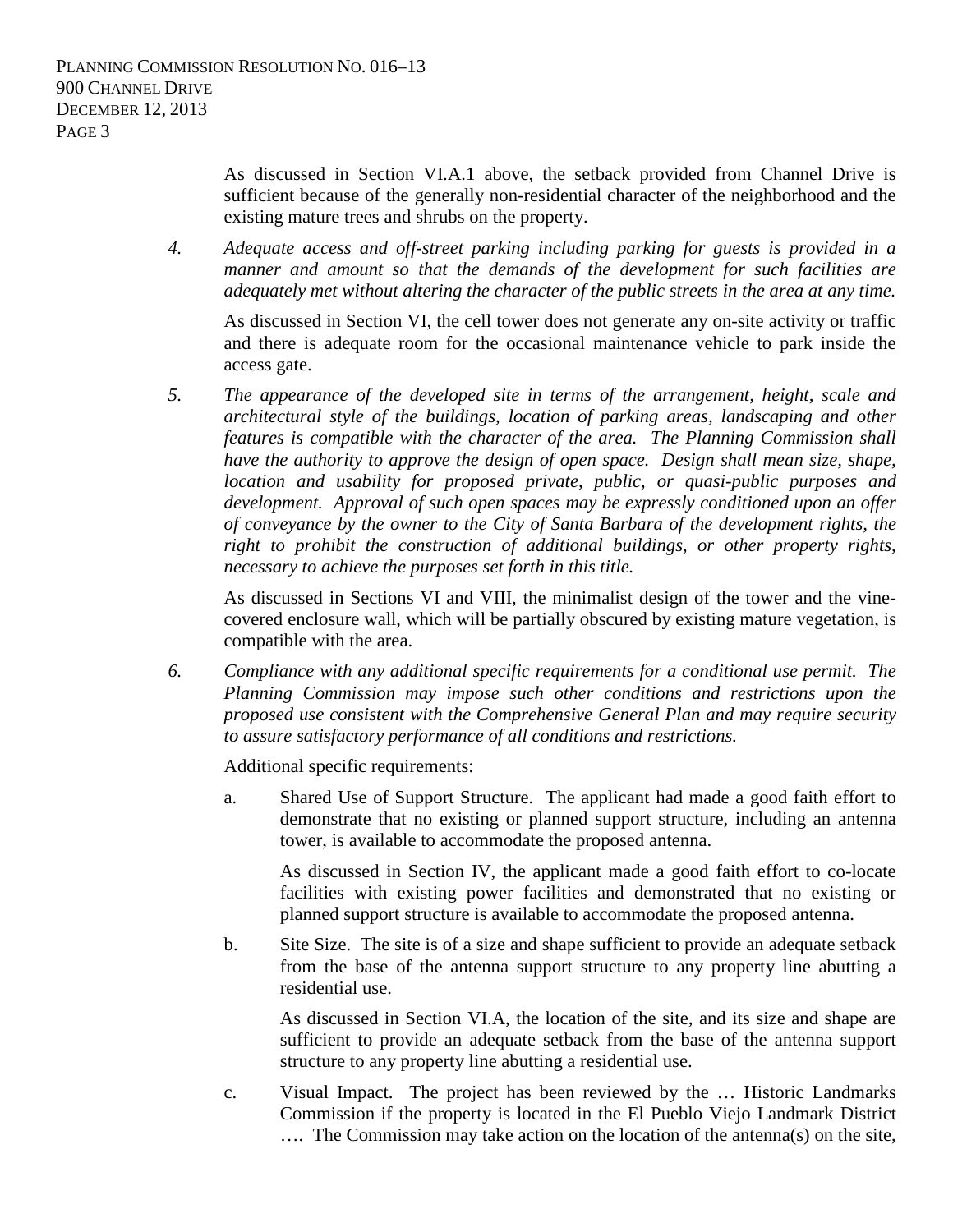PLANNING COMMISSION RESOLUTION NO. 016–13 900 CHANNEL DRIVE DECEMBER 12, 2013 PAGE 4

> color and size so as to minimize any adverse visual impacts by requiring that the antenna and its supporting structure be designed and placed so as to be as visually unobtrusive as feasible, taking into consideration technical engineering and other pertinent factors. The Planning Commission may grant a waiver from height limitations if it finds that no feasible alternative location or design would not require such a waiver.

> The project has been reviewed by the Historic Landmarks Commission (HLC). As discussed in Section VIII, the Commission has determined the proposed cell tower and equipment enclosure is as visually unobtrusive as is feasible, and is compatible with the surrounding neighborhood. The HLC will decide on color and landscaping when the project returns to it for Project Design Approval so as to minimize any adverse visual impacts. The Planning Commission grants a waiver from height limitations because it finds that no feasible alternative location or design would not require such a waiver.

d. Non-ionizing Electromagnetic Radiation (NIER) Emissions. Any new transmitters and/or antennas, when combined with existing sources of NIER emissions on or adjacent to the site and when operating as designed and licensed, shall not expose the general public to ambient radiation emissions with exceed American National Standards Institute (ANSI) C95.1-1992 standard (if the Federal Communications Commission (FCC) rulemaking committee adopts a revised standard, said standard shall apply).

As discussed in Section VI. A.2 and the Statement by Heammett & Edison, Inc. dated June 3, 2011, (see Exhibit F) the antennas, will not expose the general public to ambient radiation emissions in excess of American National Standards Institute (ANSI) C95.1-1992 standard because of built-in safeguards, the location of the antennas well above ground level, the seven-foot enclosure wall, and the location of the proposed cell tower remote from residential uses or areas frequented by members of the general public.

- II. Said approval is subject to the following conditions:
	- A. **Order of Development**. In order to accomplish the proposed development, the following steps shall occur in the order identified:
		- 1. Obtain all required design review approvals.
		- 2. Pay Land Development Team Recovery Fee.
		- 3. Submit an application for and obtain a Building Permit (BLD) to perform rough grading. Comply with conditions in D. Construction Implementation Requirements.
		- 4. Record any required documents (see B. Recorded Conditions Agreement section).
		- 5. Building and Public Works Permits.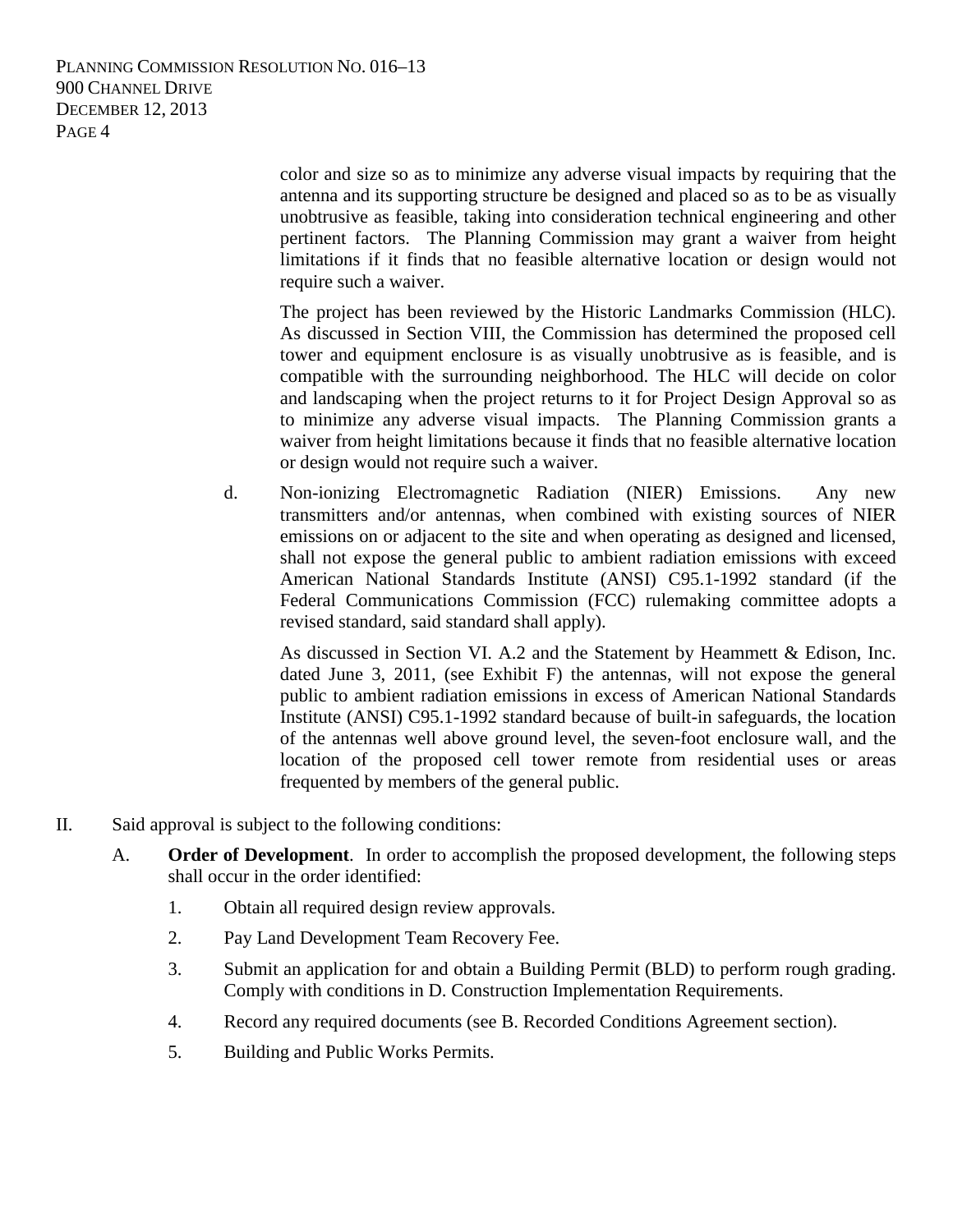- a. Submit an application for and obtain a Building Permit (BLD) for construction of approved development and complete said development.
- b. Submit an application for and obtain a Public Works Permit (PBW) for all required public improvements and complete said improvements.

Details on implementation of these steps are provided throughout the conditions of approval.

- B. **Recorded Conditions Agreement.** The Owner shall execute a *written instrument*, which shall be prepared by Planning staff, reviewed as to form and content by the City Attorney, Community Development Director and Public Works Director, recorded in the Office of the County Recorder, and shall include the following:
	- 1. **Approved Development.** The development of the Real Property approved by the Planning Commission on December 12, 2013 is limited to approximately 700 square feet of building area, a 50-foot mono-pole with internal antenna, and the improvements shown on the plans signed by the chairman of the Planning Commission on said date and on file at the City of Santa Barbara.
	- 2. **Building Height Restriction.** The height of the mono-pole structure shall not exceed 50 feet above finished grade.
	- 3. **Uninterrupted Water Flow.** The Owner shall allow for the continuation of any historic flow of water onto the Real Property including, but not limited to, swales, natural watercourses, conduits and any access road, as appropriate.
	- 4. **Landscape Plan Compliance.** The Owner shall comply with the Landscape Plan approved by the Historic Landmarks Commission (HLC). Such plan shall not be modified unless prior written approval is obtained from the HLC. The landscaping on the Real Property shall be provided and maintained in accordance with said landscape plan, including any tree protection measures. If said landscaping is removed for any reason without approval by the HLC, the owner is responsible for its immediate replacement.
	- 5. **Storm Water Pollution Control and Drainage Systems Maintenance.** Owner shall maintain the drainage system and storm water pollution control devices in a functioning state. Should any of the project's surface or subsurface drainage structures or storm water pollution control methods become clogged or fail to capture, infiltrate, and/or treat water, or result in increased erosion, the Owner shall be responsible for any necessary repairs to the system and restoration of the eroded area. Should repairs or restoration become necessary, prior to the commencement of such repair or restoration work, the Owner shall submit a repair and restoration plan to the Community Development Director to determine if an amendment or a new Building Permit and Coastal Development Permit is required to authorize such work. The Owner is responsible for the adequacy of any project-related drainage facilities and for the continued maintenance thereof in a manner that will preclude any hazard to life, health, or damage to the Real Property or any adjoining property.
	- 6. **Design Review**. The project, including public improvements, is subject to the review and approval of the Historic Landmarks Commission (HLC). The HLC shall not grant project design approval until the following Planning Commission land use conditions have been satisfied.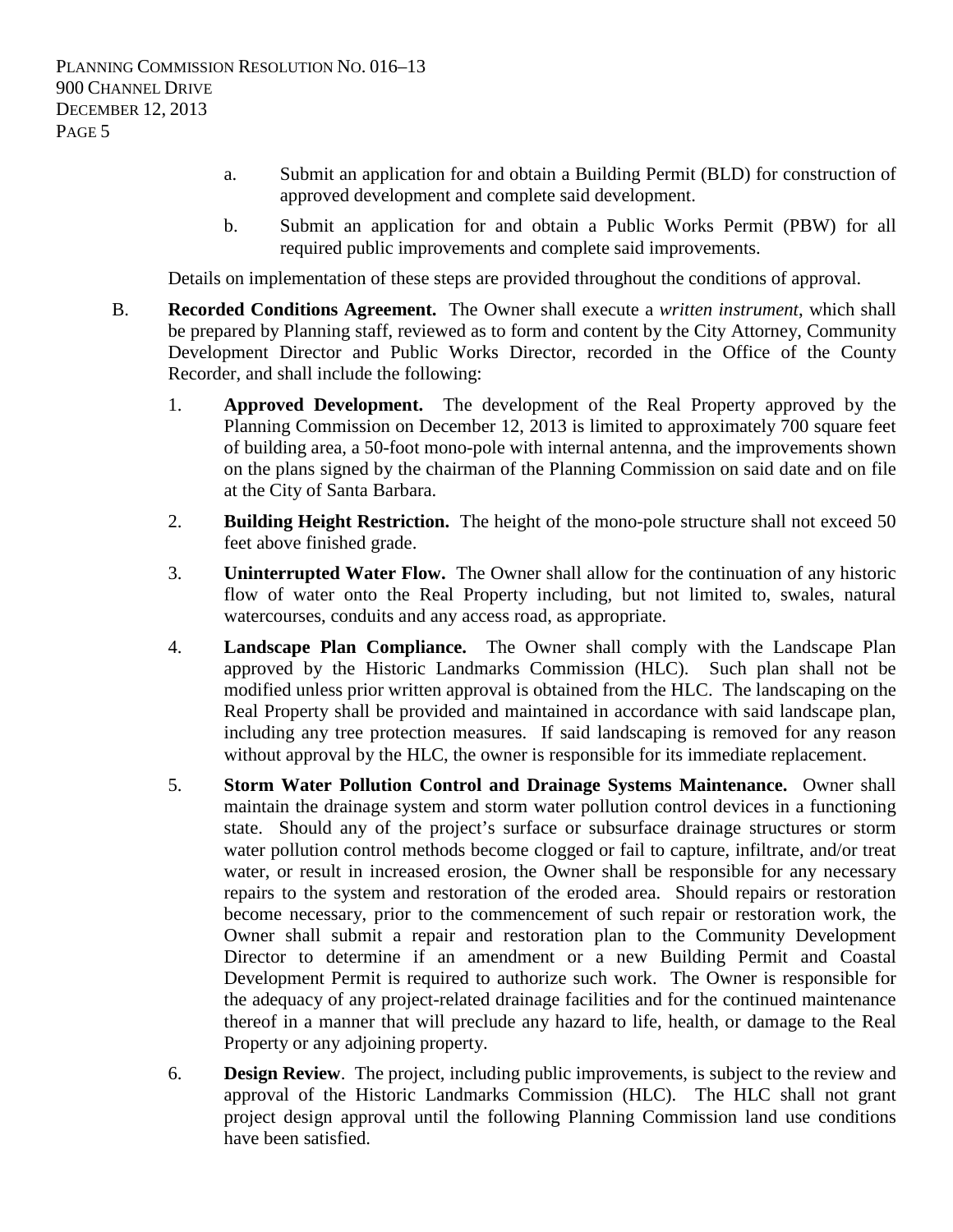- a. **Tree Protection Measures.** The landscape plan and grading plan shall include the following tree protection and landscaping measures:
	- i. **Tree Protection.** All trees indicated on the approved site plan shall be preserved, and protected during construction, in accordance with any related Conditions of Approval. The trenches for the power and telephone lines shall be routed southward as far as possible from the base of the 64 foot eucalyptus tree, to avoid the tree's root structure.
	- ii. All trees within 25 feet of proposed construction activity shall be fenced three feet outside the dripline for protection, except as described in iii below.
	- iii. No grading shall occur within three feet of the driplines of the existing trees, except as indicated on the grading plan for construction of the equipment enclosure/antennae pad and trenching for power/telephone lines.
	- iv. Any roots encountered shall be cleanly cut and sealed with a tree-seal compound.
	- v. No heavy equipment, storage of materials or parking shall take place under the dripline of any mature trees.
- b. **Landscape Screening.** Landscaping with low water use plants and a solid screen wall or fence shall be provided to screen the electrical equipment cabinets, as may be required by the Historic Landmarks Commission.
- C. **Requirements Prior to Permit Issuance.** The Owner shall submit the following, or evidence of completion of the following, for review and approval by the Department listed below prior to the issuance of any permit for the project. Some of these conditions may be waived for demolition or rough grading permits, at the discretion of the department listed. Please note that these conditions are in addition to the standard submittal requirements for each department.

## **1. Community Development Department.**

- a. **Recordation of Agreements.** The Owner shall provide evidence of recordation of the written instrument that includes all of the Recorded Conditions identified in condition B "Recorded Conditions Agreement" to the Community Development Department prior to issuance of any building permits.
- b. **Drainage and Water Quality.** The project is required to comply with Tier 3 of the City's Storm Water Management Requirements for treatment, rate and volume. The Owner shall submit drainage calculations prepared by a registered civil engineer or licensed architect demonstrating that the new development will comply with the City's Storm Water Management Requirements. Project plans for grading, drainage, storm water facilities and treatment methods, and project development, shall be subject to review and approval by the City Building & Safety Division. Sufficient engineered design and adequate measures shall be employed to ensure that no significant construction-related or long-term effects from increased runoff, erosion and sedimentation, urban water pollutants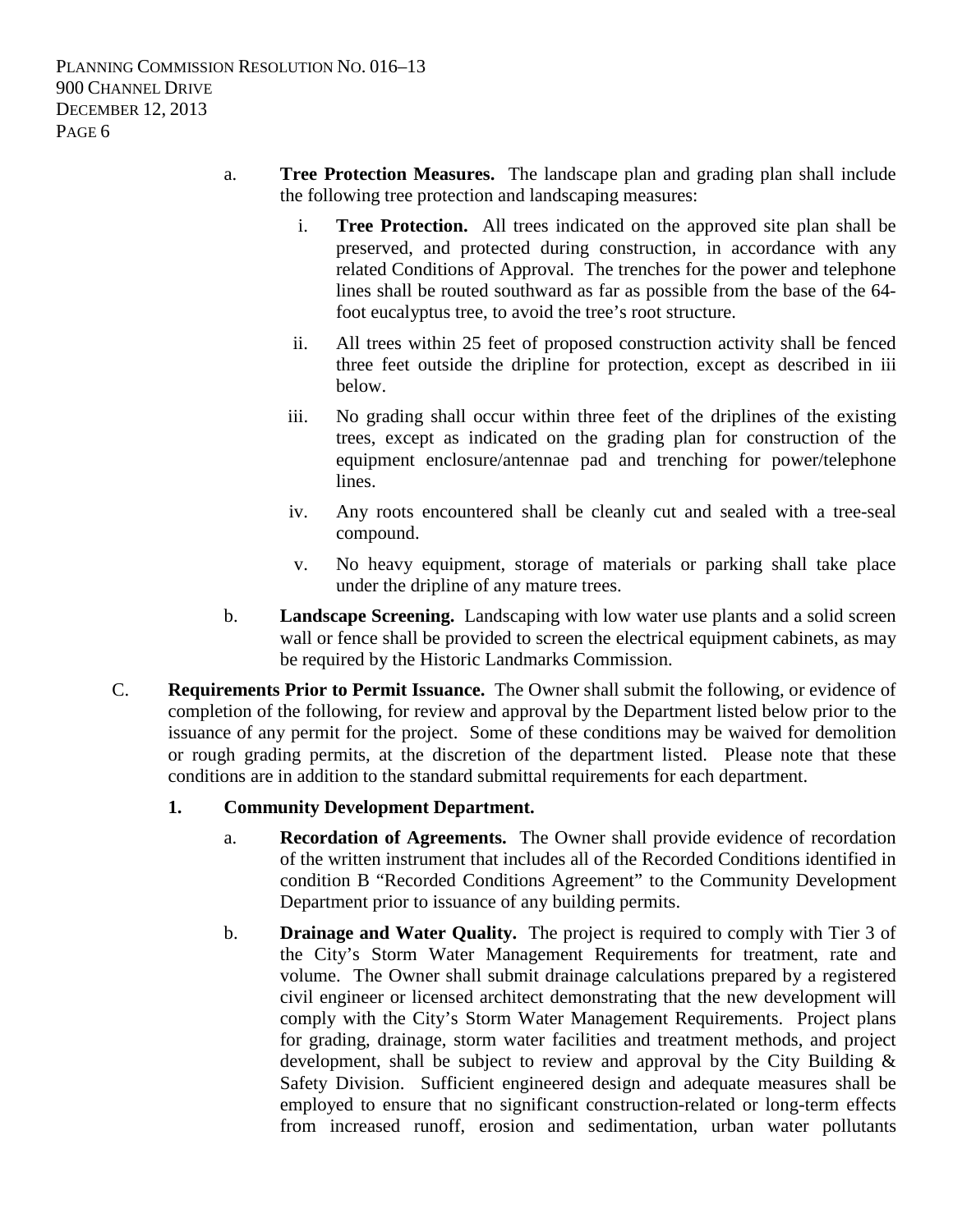including, but not limited to hydrocarbons or groundwater pollutants would result from the project.

c. **Archaeological Monitoring Contract.** Submit a contract with an archaeologist from the most current City Qualified Archaeologists List for monitoring during all ground-disturbing activities associated with the project, including, but not limited to, grading, excavation, trenching vegetation or paving removal and ground clearance in the areas identified in the Phase 1 Archaeological Resources Report prepared for this site by EBI Consulting, dated September 27, 2013. The contract shall be subject to the review and approval of the Environmental Analyst.

a. The archaeologist's monitoring contract shall include the provisions identified in condition C.1.d "Requirement for Archaeological Resources" below.

d. **Requirement for Archaeological Resources.** The following information shall be printed on the grading plans:

b. If archaeological resources are encountered or suspected, work shall be halted or redirected immediately and the Planning Division shall be notified. The archaeologist shall assess the nature, extent, and significance of any discoveries and develop appropriate management recommendations for archaeological resource treatment, which may include, but are not limited to, redirection of grading and/or excavation activities, consultation and/or monitoring with a Barbareño Chumash representative from the most current City Qualified Barbareño Chumash Site Monitors List, etc.

If the discovery consists of possible human remains, the Santa Barbara County Coroner shall be contacted immediately. If the Coroner determines that the remains are Native American, the Coroner shall contact the California Native American Heritage Commission. A Barbareño Chumash representative from the most current City Qualified Barbareño Chumash Site Monitors List shall be retained to monitor all further subsurface disturbance in the area of the find. Work in the area may only proceed after the Planning Division grants authorization.

If the discovery consists of possible prehistoric or Native American artifacts or materials, a Barbareño Chumash representative from the most current City Qualified Barbareño Chumash Site Monitors List shall be retained to monitor all further subsurface disturbance in the area of the find. Work in the area may only proceed after the Planning Division grants authorization.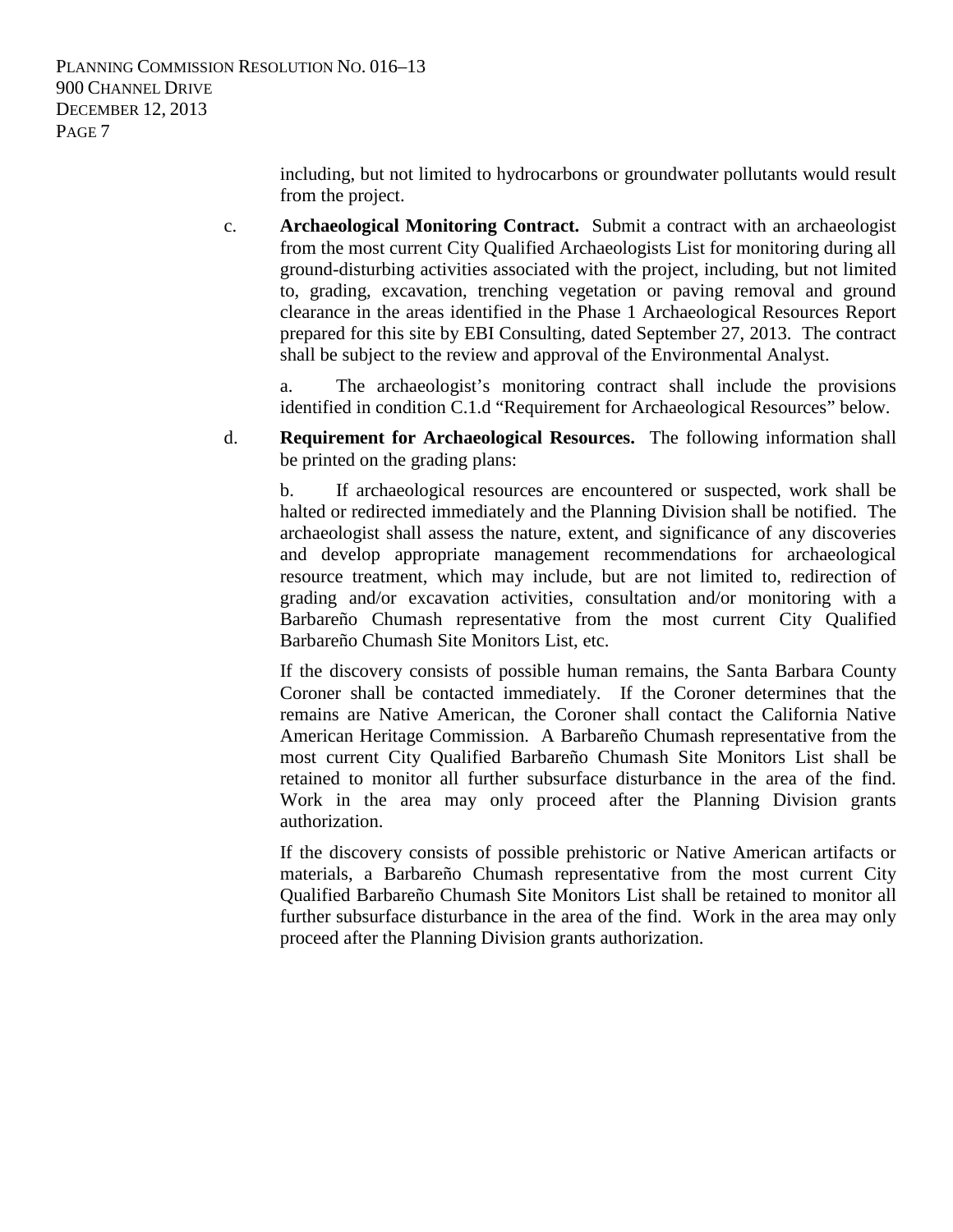PLANNING COMMISSION RESOLUTION NO. 016–13 900 CHANNEL DRIVE DECEMBER 12, 2013 PAGE 8

> e. **Conditions on Plans/Signatures.** The final Resolution shall be provided on a full size drawing sheet as part of the drawing sets. A statement shall also be placed on the sheet as follows: The undersigned have read and understand the required conditions, and agree to abide by any and all conditions which are their usual and customary responsibility to perform, and which are within their authority to perform.

Signed:

| <b>Property Owner</b> |      | Date        |
|-----------------------|------|-------------|
| Contractor            | Date | License No. |
| Architect             | Date | License No. |
| Engineer              | Date | License No. |

- f. **Fences, Screens, Walls, and Hedges.** All fences, screens, walls and hedges on the property shall meet the height limitations of SBMC Section 28.87.170. The proposed fence and gate indicated on drawing sheets A1-and A-2 shall terminate at the property line.
- D. Construction Implementation Requirements. All of these construction requirements shall be carried out in the field by the Owner and/or Contractor for the duration of the project construction, including demolition and grading.
	- 1. **Construction Contact Sign.** Immediately after Building permit issuance, signage shall be posted at the points of entry to the site that list the contractors names, contractors' telephone numbers, construction work hours, site rules, and construction-related conditions, to assist Building Inspectors and Police Officers in the enforcement of the conditions of approval. The font size shall be a minimum of 0.5 inches in height. Said sign shall not exceed six feet in height from the ground if it is free-standing or placed on a fence. It shall not exceed 24 square feet if in a multi-family or commercial zone or six square feet if in a single family zone.
	- 2. **Construction Storage/Staging.** Construction vehicle/ equipment/ materials storage and staging shall be done on-site. No parking or storage shall be permitted within the public right-of-way, unless specifically permitted by the Transportation Manager with a Public Works permit.
	- 3. **Air Quality and Dust Control.** The following measures shall be shown on grading and building plans and shall be adhered to throughout grading, hauling, and construction activities:
		- a. During construction, use water trucks or sprinkler systems to keep all areas of vehicle movement damp enough to prevent dust from leaving the site. At a minimum, this should include wetting down such areas in the late morning and after work is completed for the day. Increased watering frequency should be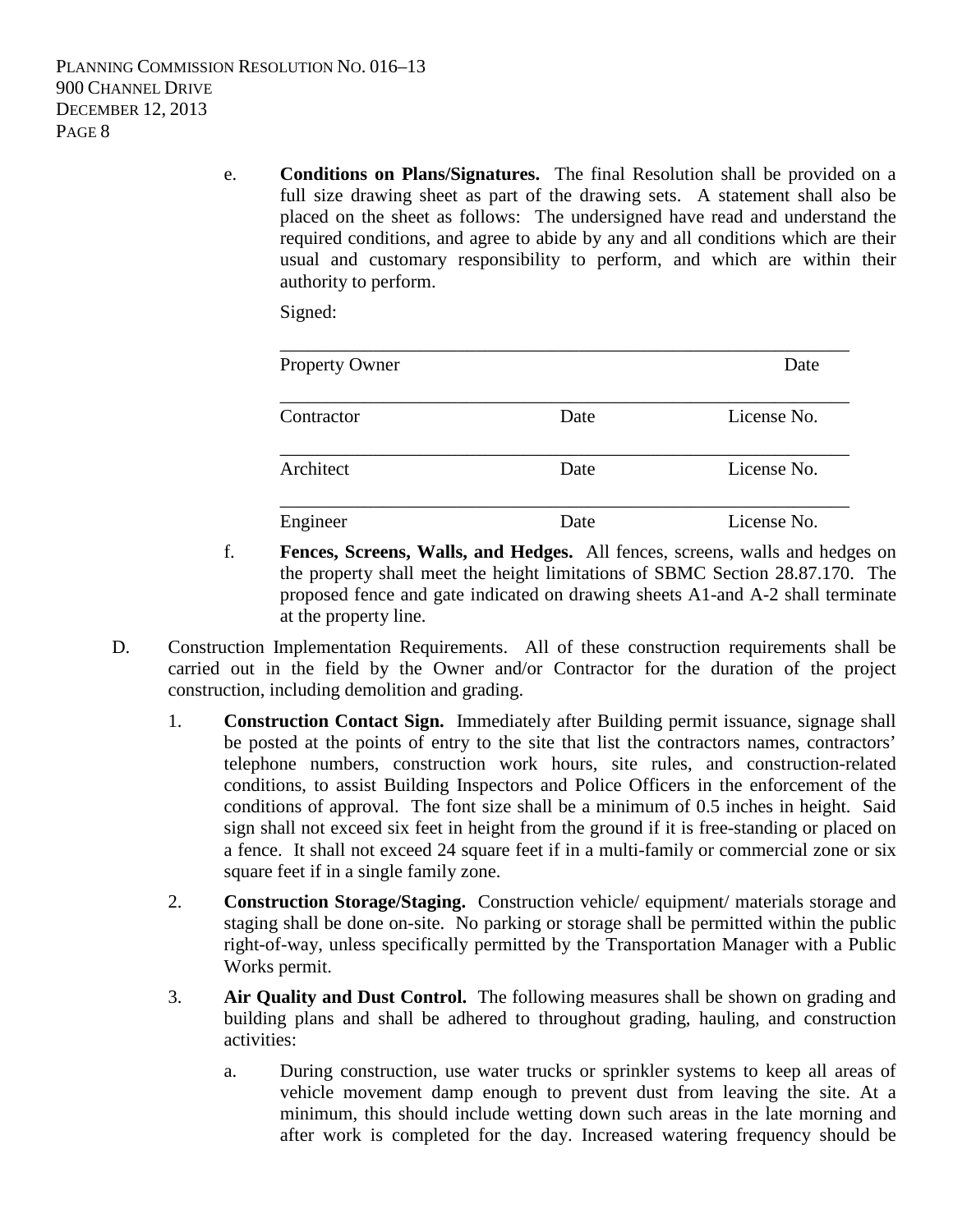required whenever the wind speed exceeds 15 mph. Reclaimed water should be used whenever possible. However, reclaimed water should not be used in or around crops for human consumption.

- b. Minimize amount of disturbed area and reduce on site vehicle speeds to 15 miles per hour or less.
- c. If importation, exportation and stockpiling of fill material are involved, soil stockpiled for more than two days shall be covered, kept moist, or treated with soil binders to prevent dust generation. Trucks transporting fill material to and from the site shall be tarped from the point of origin.
- d. Gravel pads shall be installed at all access points to prevent tracking of mud onto public roads.
- e. After clearing, grading, earth moving or excavation is completed, treat the disturbed area by watering, or revegetating, or by spreading soil binders until the area is paved or otherwise developed so that dust generation will not occur.
- f. The contractor or builder shall designate a person or persons to monitor the dust control program and to order increased watering, as necessary, to prevent transport of dust offsite. Their duties shall include holiday and weekend periods when work may not be in progress. The name and telephone number of such persons shall be provided to the Air Pollution Control District prior to land use clearance for map recordation and land use clearance for finish grading of the structure.
- g. All portable diesel-powered construction equipment shall be registered with the state's portable equipment registration program OR shall obtain an APCD permit.
- h. Fleet owners of mobile construction equipment are subject to the California Air Resource Board (CARB) Regulation for In-use Off-road Diesel Vehicles (Title 13 California Code of Regulations, Chapter 9, § 2449), the purpose of which is to reduce diesel particulate matter (PM) and criteria pollutant emissions from in-use (existing) off-road diesel-fueled vehicles. For more information, please refer to the CARB website at www.arb.ca.gov/msprog/ordiesel/ordiesel.htm.
- i. All commercial diesel vehicles are subject to Title 13, § 2485 of the California Code of Regulations, limiting engine idling time. Idling of heavy-duty diesel construction equipment and trucks during loading and unloading shall be limited to five minutes; electric auxiliary power units should be used whenever possible.
- j. Diesel construction equipment meeting the California Air Resources Board (CARB) Tier 1 emission standards for off-road heavy-duty diesel engines shall be used. Equipment meeting CARB Tier 2 or higher emission standards should be used to the maximum extent feasible.
- k. If feasible, diesel construction equipment shall be equipped with selective catalytic reduction systems, diesel oxidation catalysts and diesel particulate filters as certified and/or verified by EPA or California.
- l. Catalytic converters shall be installed on gasoline-powered equipment, if feasible.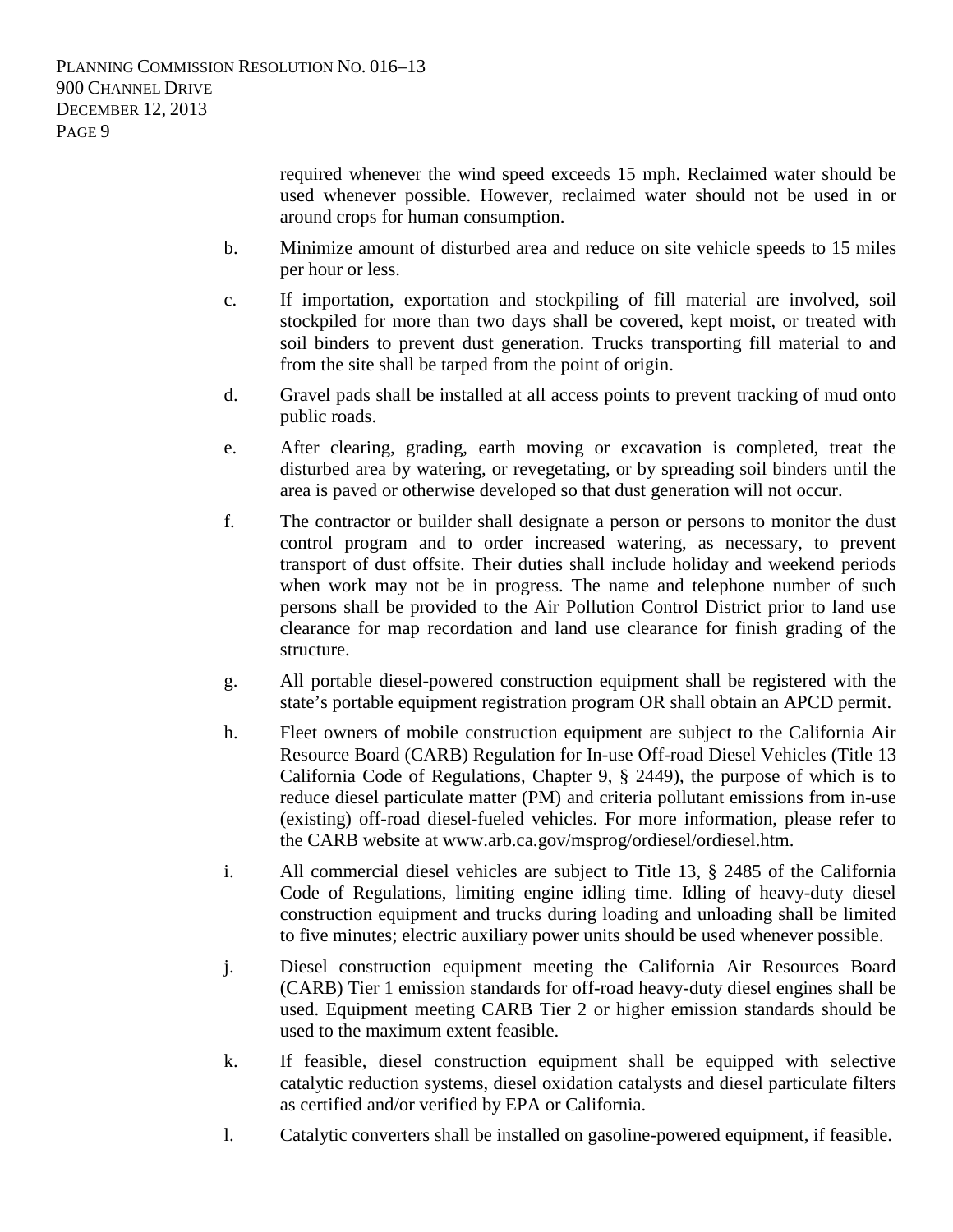- m. All construction equipment shall be maintained in tune per the manufacturer's specifications.
- n. The engine size of construction equipment shall be the minimum practical size.
- E. Prior to Certificate of Occupancy. Prior to issuance of the Certificate of Occupancy, the Owner of the Real Property shall complete the following:
	- 1. **Repair Damaged Public Improvements.** Repair any public improvements (curbs, gutters, sidewalks, roadways, etc.) or property damaged by construction subject to the review and approval of the Public Works Department per SBMC §22.60. Where tree roots are the cause of the damage, the roots shall be pruned under the direction of a qualified arborist.
	- 2. **Archaeological Monitoring Report.** A final report on the results of the archaeological monitoring shall be submitted to the Planning Division within 180 days of completion of the monitoring or prior to the issuance of the Certificate of Occupancy, whichever is earlier.

#### F. **General Conditions.**

1. **Compliance with Requirements.** All requirements of the city of Santa Barbara and any other applicable requirements of any law or agency of the State and/or any government entity or District shall be met. This includes, but is not limited to, the Endangered Species Act of 1973 [ESA] and any amendments thereto (16 U.S.C. § 1531 et seq.), the 1979 Air Quality Attainment Plan, and the California Code of Regulations.

## 2. **Approval Limitations**.

- a. The conditions of this approval supersede all conflicting notations, specifications, dimensions, and the like which may be shown on submitted plans.
- b. All buildings, roadways, parking areas and other features shall be located substantially as shown on the plans approved by the Planning Commission.
- c. Any deviations from the project description, approved plans or conditions must be reviewed and approved by the City, in accordance with the Planning Commission Guidelines. Deviations may require changes to the permit and/or further environmental review. Deviations without the above-described approval will constitute a violation of permit approval.
- 3. **Land Development Team Recovery Fee Required.** The land development team recovery fee (30% of all planning fees, as calculated by staff) shall be paid at time of building permit application.
- 4. **Litigation Indemnification Agreement**. In the event the Planning Commission approval of the Project is appealed to the City Council, Applicant/Owner hereby agrees to defend the City, its officers, employees, agents, consultants and independent contractors ("City's Agents") from any third party legal challenge to the City Council's denial of the appeal and approval of the Project, including, but not limited to, challenges filed pursuant to the California Environmental Quality Act (collectively "Claims"). Applicant/Owner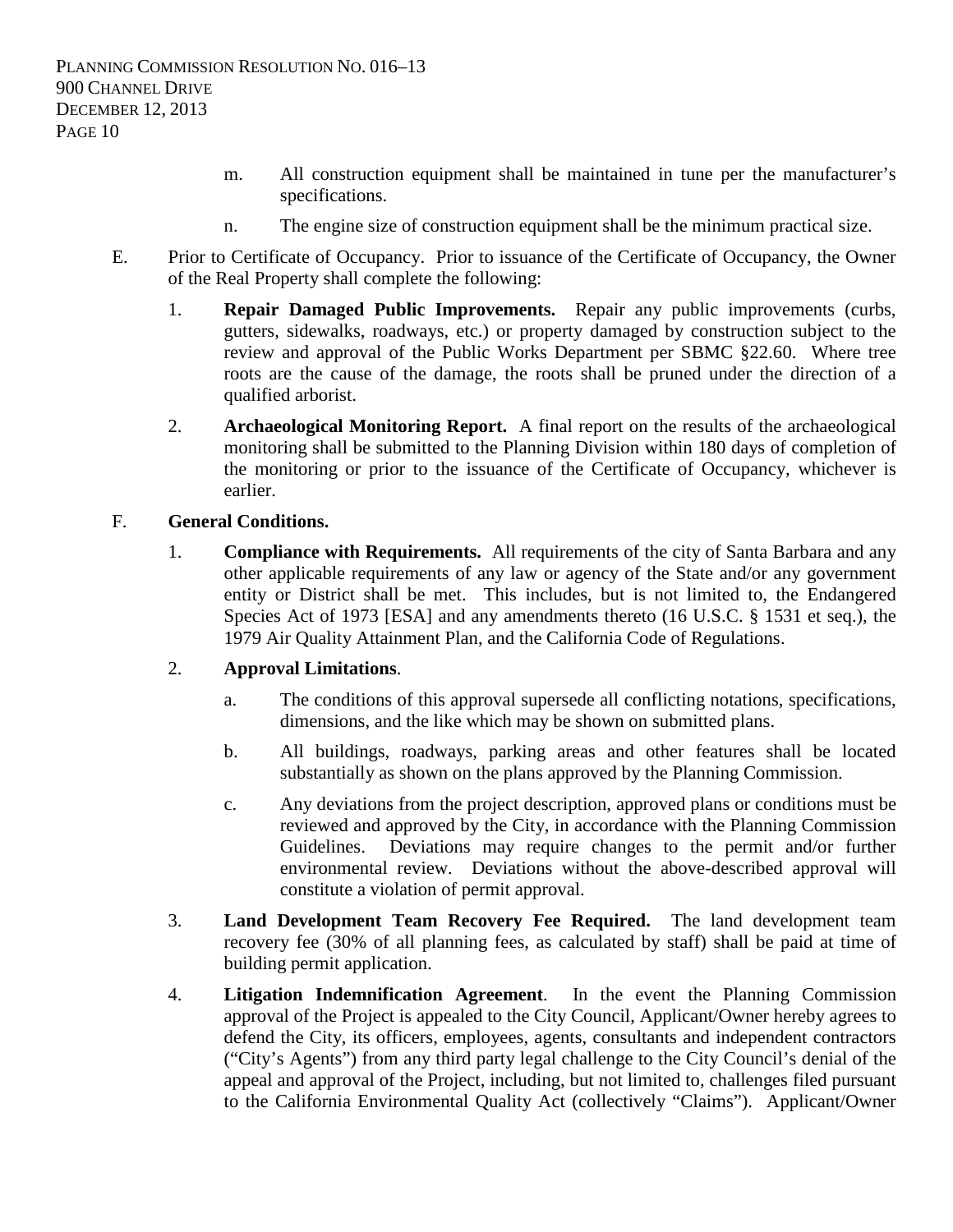PLANNING COMMISSION RESOLUTION NO. 016–13 900 CHANNEL DRIVE DECEMBER 12, 2013 PAGE 11

> further agrees to indemnify and hold harmless the City and the City's Agents from any award of attorney fees or court costs made in connection with any Claim.

> Applicant/Owner shall execute a written agreement, in a form approved by the City Attorney, evidencing the foregoing commitments of defense and indemnification within thirty (30) days of being notified of a lawsuit regarding the Project. These commitments of defense and indemnification are material conditions of the approval of the Project. If Applicant/Owner fails to execute the required defense and indemnification agreement within the time allotted, the Project approval shall become null and void absent subsequent acceptance of the agreement by the City, which acceptance shall be within the City's sole and absolute discretion. Nothing contained in this condition shall prevent the City or the City's Agents from independently defending any Claim. If the City or the City's Agents decide to independently defend a Claim, the City and the City's Agents shall bear their own attorney fees, expenses, and costs of that independent defense.

#### III. NOTICE OF CONDITIONAL USE PERMIT and MODIFICATION APPROVAL TIME LIMITS:

The Planning Commission action approving the Conditional Use Permit and Modification, shall terminate two (2) years from the date of the approval, per Santa Barbara Municipal Code §28.87.360, unless:

- 1. An extension is granted by the Community Development Director prior to the expiration of the approval; or
- 2. A Building permit for the use authorized by the approval is issued and the construction authorized by the permit is being diligently pursued to completion and issuance of a Certificate of Occupancy.

#### IV. NOTICE OF COASTAL DEVELOPMENT PERMIT TIME LIMITS:

The Planning Commission action approving the Coastal Development Permit shall expire two (2) years from the date of final action upon the application, per Santa Barbara Municipal Code §28.44.230, unless:

- 1. Otherwise explicitly modified by conditions of approval for the coastal development permit.
- 2. A Building permit for the work authorized by the coastal development permit is issued prior to the expiration date of the approval.
- 3. The Community Development Director grants an extension of the coastal development permit approval. The Community Development Director may grant up to three (3) one-year extensions of the coastal development permit approval. Each extension may be granted upon the Director finding that: (i) the development continues to conform to the Local Coastal Program, (ii) the applicant has demonstrated due diligence in completing the development, and (iii) there are no changed circumstances that affect the consistency of the development with the General Plan or any other applicable ordinances, resolutions, or other laws.